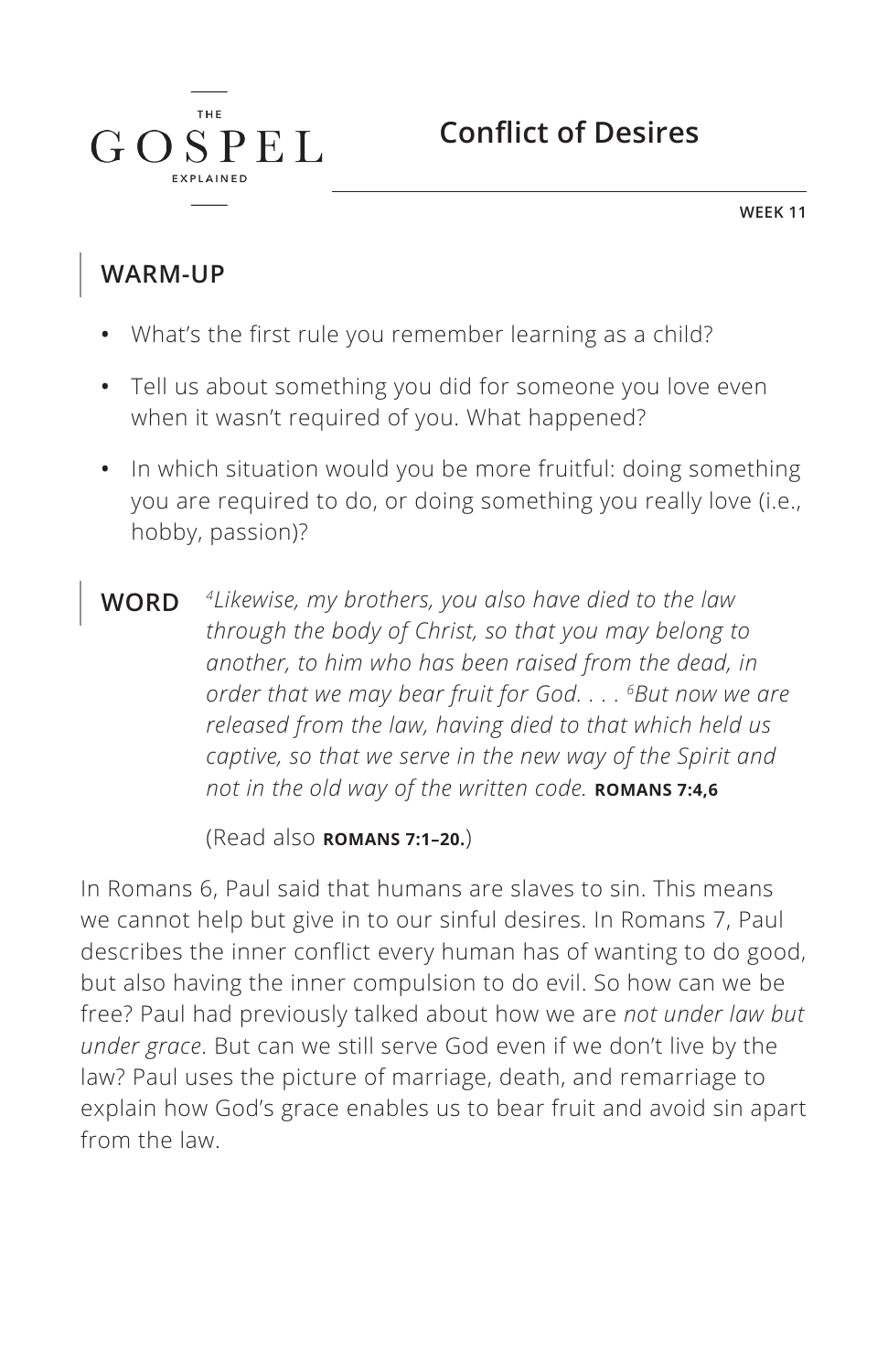### **1 Through Christ, we have died to the law.**

*Likewise, my brothers, you also have died to the law through the body of Christ . . . ^***ROMANS 7:4**

God's law is holy and good (Romans 7:12). It shows us what having a right relationship with God and other people looks like. But the law also brings to light our sinful nature (Romans 7:5,8). We need to die to the law so sin will no longer have power over us. Paul uses the picture of marriage: the "law" of marriage is no longer binding if one spouse dies. The other can remarry without guilt. So how can we die to the law and to sin? By putting our faith in Christ's sacrificial death in our place. How are we transformed by Christ's death according to Galatians 2:20?

**2 We now belong to Christ.**

*. . . so that you may belong to another, to him who has been raised from the dead . . . ROMANS 7:4* 

Dying to the law doesn't mean we can do anything we want. We now belong to Christ. In a marriage relationship, a spouse's actions are guided by his or her love and commitment to the spouse. In the same way, we as believers will not live licentious or lawless lives when we realize we now belong to Christ. We are no longer motivated by the dos and don'ts of the law, but by our faith and love in Christ, who loved us and gave Himself up for us. Have you avoided doing something, not because it was illegal, but because it would hurt the feelings of your loved ones? How does this apply to our lives with Christ?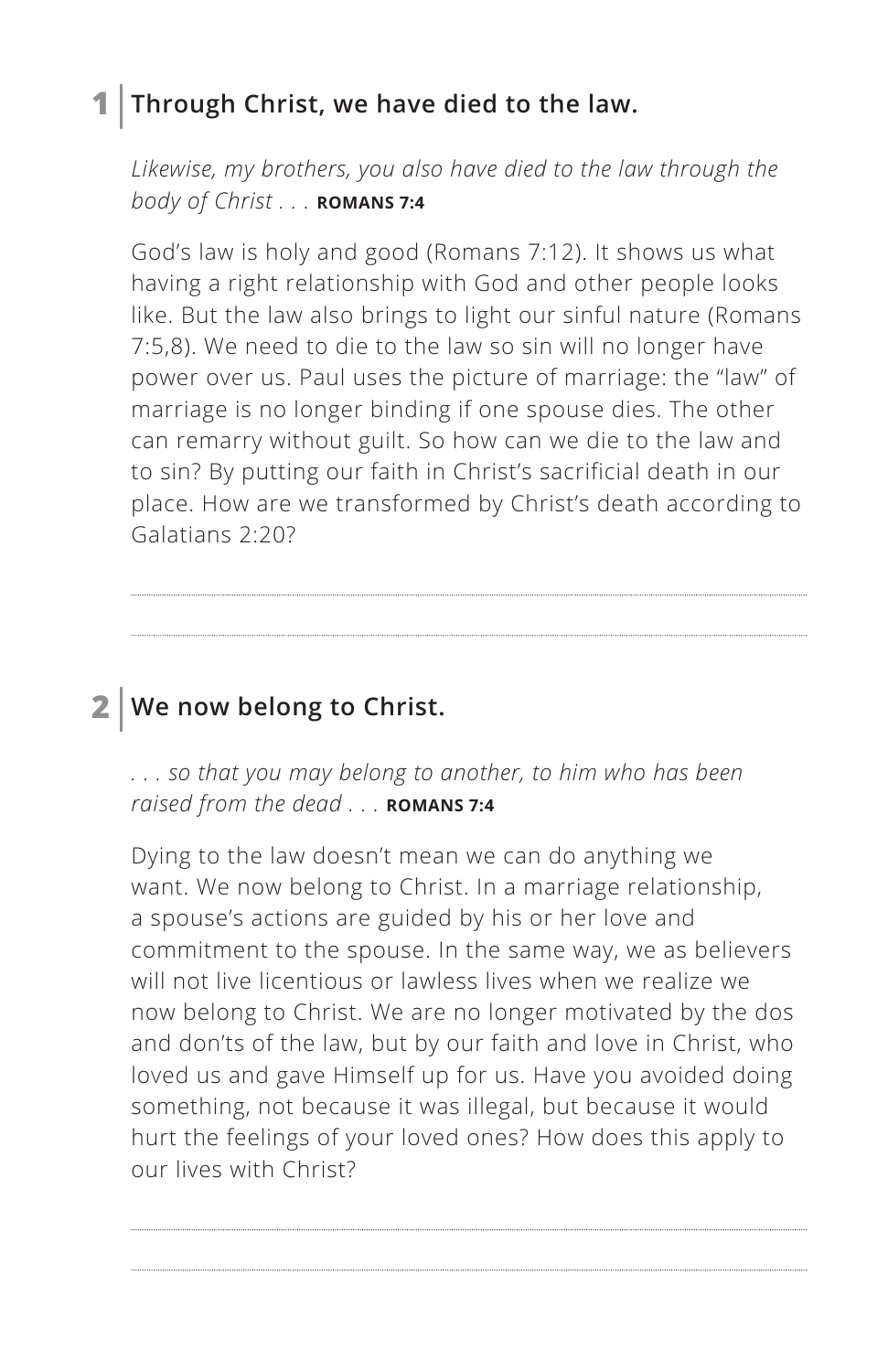### **3 In Christ, we can bear fruit for God.**

#### *. . . in order that we may bear fruit for God. ^***ROMANS 7:4**

In marriage, fruitfulness can be seen in one's children, character development, and maturity. We can also produce fruit for God now that we belong to Christ and not the law. Some examples of the fruit we can bear in Christ are Christian character, sanctification, and spiritual children. What is the fruit of the Spirit according to Galatians 5:22? What does Ephesians 5:25–27 say about sanctification? How have you seen spiritual fruit in your own life after you came to Christ?

## **APPLICATION**

- **•** Have you experienced freedom from sin through faith in Christ Jesus? Would you like to experience it today? Have someone pray with you to receive the freedom Jesus gives freely.
- **•** Is there something you would like to do out of God's love for you and your love for Him? What practical steps could you take to do it this week?
- **•** Is there someone God has put into your heart to pray for? What is one thing you can do to reach out to him or her in the next few days?